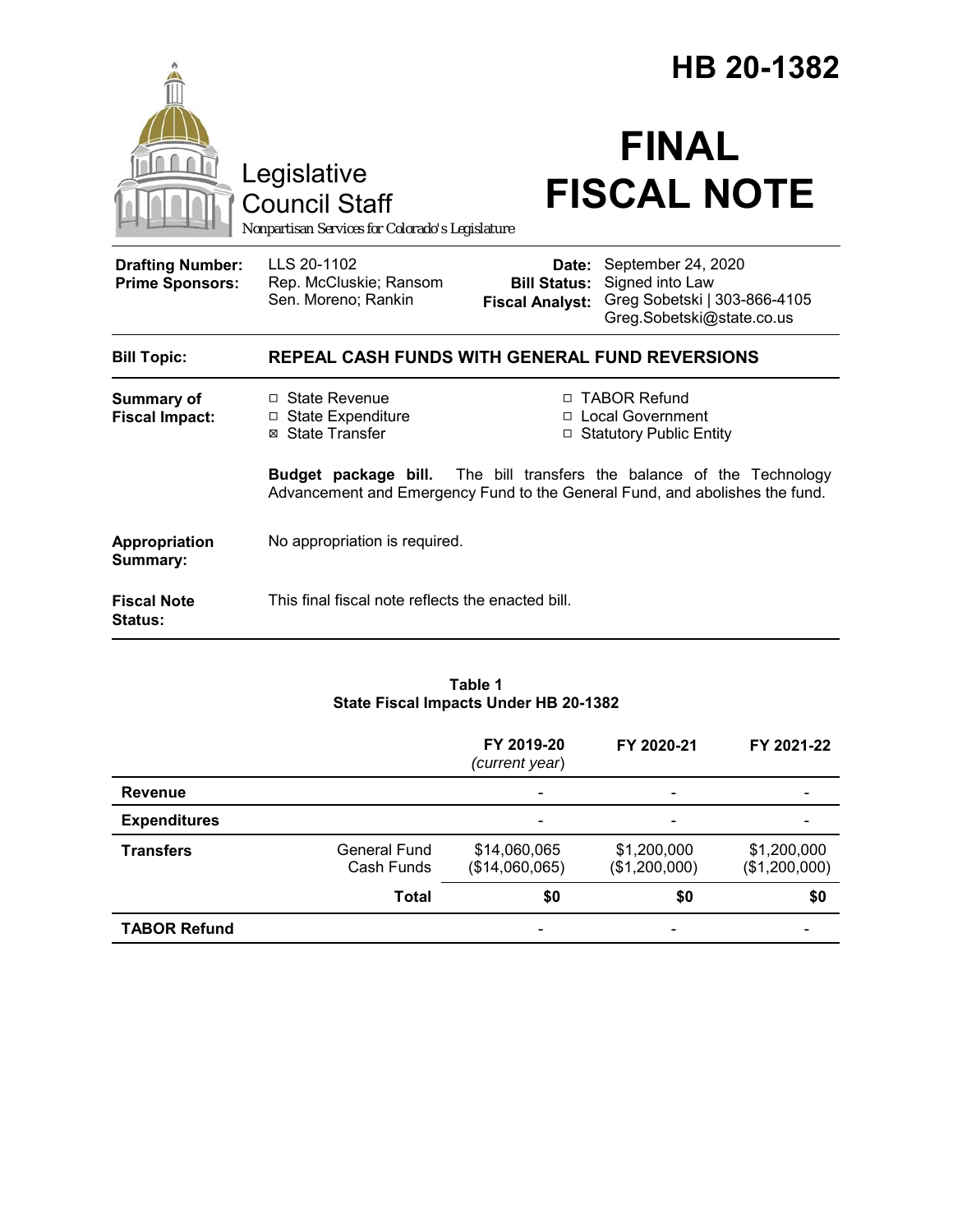September 24, 2020

#### **Summary of Legislation**

On its effective date, the bill transfers the unexpended and unencumbered balance of the Technology Advancement and Emergency Fund to the General Fund. Statute creating the fund is repealed effective June 30, 2020.

Under current law, General Fund appropriations to the Office of Information Technology (OIT) or another state agency for information technology (IT) resource procurement that are unexpended and unencumbered at the end of the fiscal year are transferred to the Technology Advancement and Emergency Fund. The bill repeals this transfer, allowing unexpended appropriations to revert to the General Fund.

### **Background**

**Technology Advancement and Emergency Fund.** The fund was created in Senate Bill 17-255 to be used for one-time costs associated with emergency IT expenditures, addressing deferred maintenance of state agency IT assets, and providing additional services to address unforeseen IT service demands. In addition to startup resources transferred to the fund via SB 17-255, the fund receives annual transfers of unexpended General Fund appropriations for IT procurement. The Office of the State Controller reports that \$8.9 million was transferred at the close of FY 2017-18 and \$6.2 million was transferred at the close of FY 2018-19.

#### **State Transfers**

The bill creates a one-time transfer to the General Fund in FY 2019-20 and eliminates ongoing transfers from the General Fund starting in FY 2019-20. On net, these changes to transfers to and from the General Fund increase available General Fund by approximately \$14,060,065 in the current FY 2019-20 and approximately \$1,200,000 per year in FY 2020-21 and subsequent fiscal years. These transfers and the cash funds involved are shown in Table 2.

| Table 2<br>Transfers under HB 20-1382                                                              |                              |               |               |  |  |  |
|----------------------------------------------------------------------------------------------------|------------------------------|---------------|---------------|--|--|--|
|                                                                                                    | FY 2019-20<br>(current year) | FY 2020-21    | FY 2021-22    |  |  |  |
| <b>Cash Fund Transfers to the General Fund</b><br><b>Technology Advancement and Emergency Fund</b> | \$12,860,065                 |               |               |  |  |  |
| <b>General Fund Transfers to Cash Funds</b><br>Technology Advancement and Emergency Fund           | (\$1,200,000)                | (\$1,200,000) | (\$1,200,000) |  |  |  |
| <b>Net General Fund Impact</b>                                                                     | \$14,060,065                 | \$1,200,000   | \$1,200,000   |  |  |  |

Table 2 reflects the actual unexpended and unencumbered balance, \$12,860,065, that was transferred from the Technology Advancement and Emergency Fund to the General Fund on June 30, 2020. The bill eliminates transfers of unexpended General Fund IT procurement appropriations to the Technology Advancement and Emergency Fund, which is expected to increase the General Fund balance by about \$1.2 million annually. This amount is less than that observed for prior years, reflecting lower expected appropriations for IT procurement during and following the economic recession.